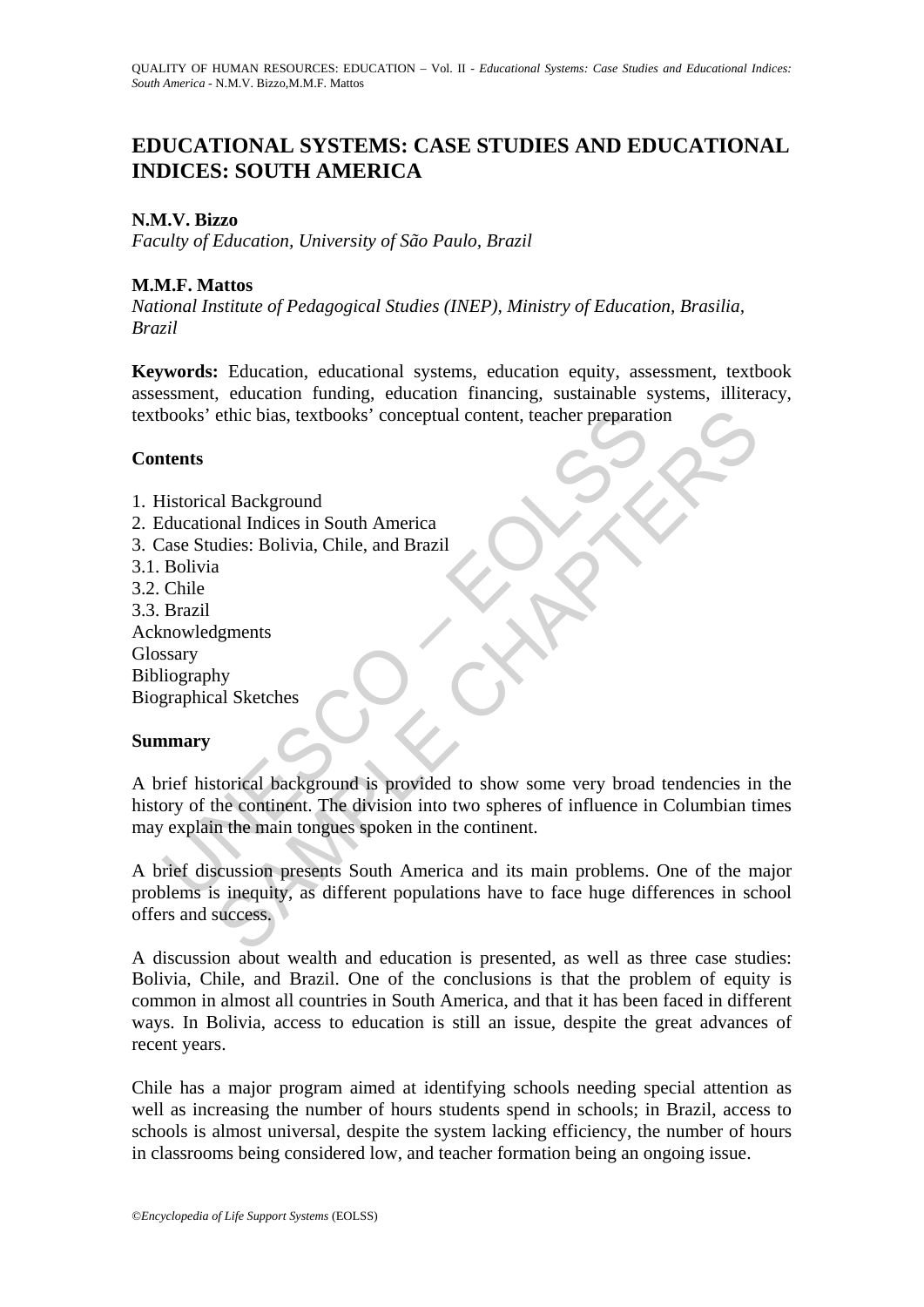# **1. Historical Background**

South America is a continent that was originally divided into two different areas of influence in Columbian times. Spain and Portugal signed an agreement at the end of the fifteenth century that established that land east of a certain meridian would be Portuguese; all land west of it would be Spanish. This line proved to be in the middle of Brazil, which was in fact colonized by Portugal. All other regions of the continent were thereafter under Spanish influence. The borders of Brazil were eventually extended over the agreed limits, including the state of Acre, the most western state of the country, at the end of the nineteenth century. This explains the existence of two dominant spoken languages in the continent: Spanish and Portuguese (Brazil only), despite the great number of aboriginal languages.

Independence wars at the beginning of the nineteenth century were the first young republican political experiences in almost all countries except Brazil. In this country a constitutional empire was founded following independence from Portugal, and the crowned emperor, Peter I, was the son of the King of Portugal, who eventually succeeded his father, returning to Europe to be crowned as Peter IV. A constitutional republic was established in the country by the end of the century (1889), just after slavery had been at last abolished (1888). Differences in educational indices in South America partly reflect this historical asynchrony between Brazil and other countries in the continent regarding real political independence and colonial relations.

pendence wars at the beginning of the nineteenth century we<br>bilican political experiences in almost all countries except Brazi<br>stitutional empire was founded following independence from<br>med emperor, Peter I, was the son of nce wars at the beginning of the nineteenth century were the first y political experiences in almost all countries except Brazil. In this count<br>all empire was founded following independence from Portugal, and<br>mentror, Pete In the second half of the twentieth century South America, reflecting a process common to all Latin America, experienced a major economic expansion in the post-World War II period, with increased production capacities allied with increased exporting potential, particularly in the primary sector. Between 1945 and 1980 the gross national product (GNP) more than doubled in the area, as did population size. Societies underwent a process of diversification that created an even more complex pattern of stratification and distribution of wealth. Concentration of property, land, and economic power accompanied a process of expansion of urban areas that concentrated segments of the middle class with political influence alongside huge numbers of poor people with little hope. These processes were seldom products of democratically elected governments, as many dictatorships were supported by, and contributed to, leading economic groups and political lobbies. In the period 1980–2000 the mean growth of GNP in the region was only 0.35% per year, which reveals the economic and social stagnation in all countries of South America.

In South America, industry is centered on agriculture products (such as coffee, cotton, sugar, and orange), which constitutes one-third of GNP, except in Paraguay, Uruguay, and Suriname where they are not so prominent, representing one-fifth of GNP. In Brazil and Argentina, industry is more diversified, including steel, metallurgy, petroleum refining (Venezuela is a major producer), and automobiles. With a GNP of US\$804 billion, Brazil alone is responsible for three-fifths of the total industrial production of the continent, concentrated on emerging major companies such as Embraer, an aircraft producer whose exports to world markets reach US\$2 billion a year. Since the creation of MERCOSUR (*Mercado Común del Sur*, a South American common market system), there has been more intense economic cooperation between Argentina, Paraguay,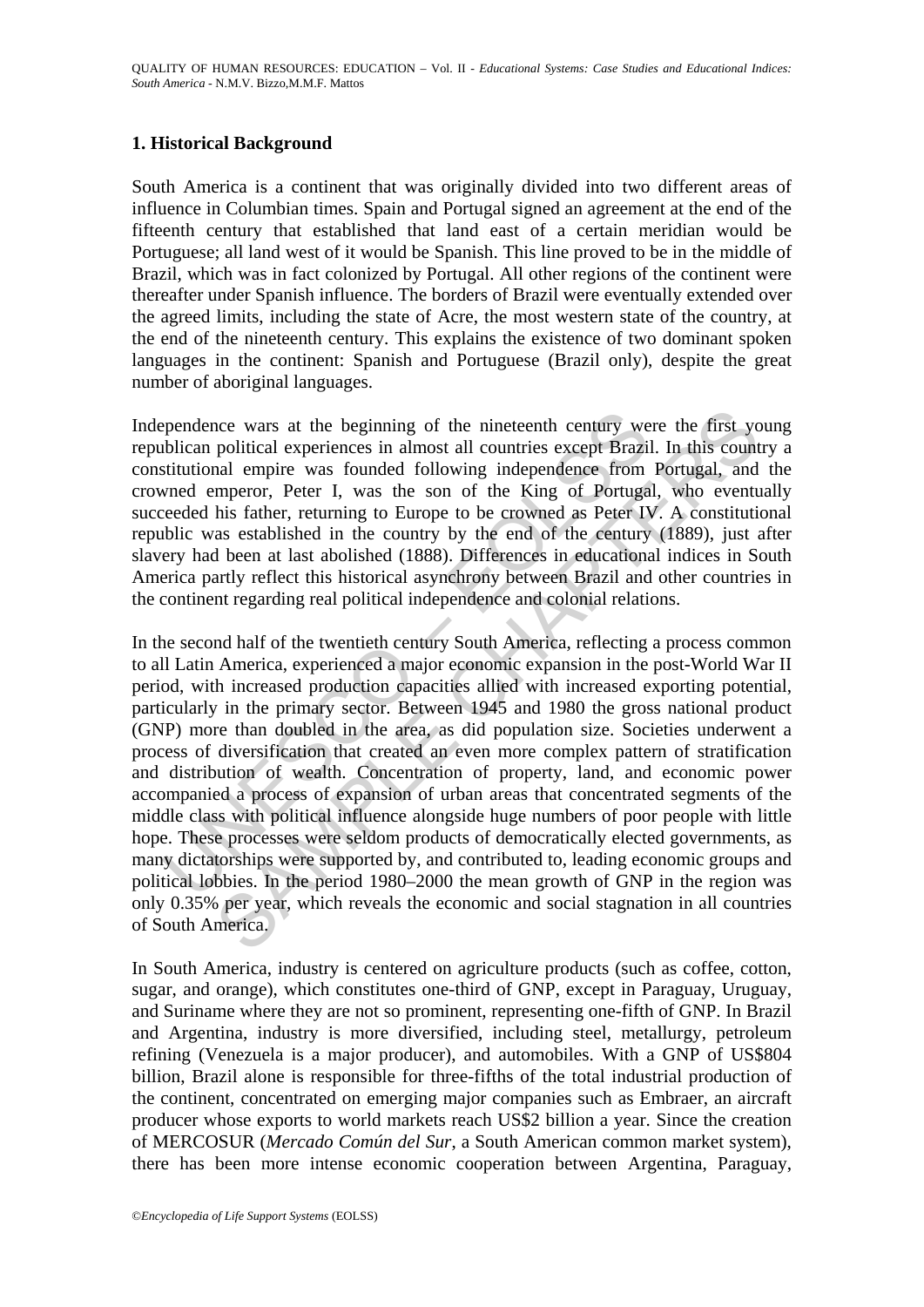Uruguay, and Brazil. Some 5% of the surface of the continent is devoted to agriculture, in which less than one-third of employees make their living and most of the production is destined for internal markets. In tropical areas there are some typical cultures for international markets, such as coffee, bananas, sugar cane, and cotton. Another important activity in Argentina, Uruguay, and Brazil is related to diaries and butchery, with great numbers of cattle, sheep, etc. Fisheries are important in Chile and Peru. Mining is a major economic activity in Andean countries such as Chile, Peru, and Bolivia that produce tin, copper, and silver, but Brazil concentrates on its major stocks of minerals for the production of iron, aluminum, gold, manganese, and tin.

In social terms, since 1970 in South America there has been a clear pattern of ups and downs. The 1970s saw a tendency of improving social indices that unfortunately was reversed in the 1980s. The 1990s showed a new reversion that brought new hopes, albeit modest, of once more improving social indices. It is important to take into account this broad picture when analyzing educational data in general. For instance, it is common to find enthusiastic reports about the raising of educational background of the South America population in the 1990s, but what is generally omitted is the fact that the previous decade saw a severe deterioration on all social, and economic, indices. It should be remembered that in the 1990s the main target was to recover what had already been achieved 20 years previously, an objective not always reached. Not surprisingly, the 1980s are called "the lost decade"; these are 10 years that many people do not like to remember.

since in the Foots. The Foother in the real during that once the term in the real during of educational data in general mon to find enthusiastic reports about the raising of educational the America population in the 1990s For the 1700s. In the 1700s and we returns around and the mean to depth the mean to depth the shotd picture when analyzing educational data in general. For instance, shotd picture when analyzing educational data in genera During the 1970s, all Latin American countries had a modest but nevertheless significant reduction of the proportion of people below the poverty line. Population growth in the same period reveals a less clear picture, as the increase in absolute numbers may have veiled the reduction of relative numbers. In the 1980s, however, this tendency had a different trajectory, and the relative numbers of people below poverty line increased dramatically, reversing all the progress of previous years. Data from CEPAL (*Comisión Económica para América Latina y el Caribe*) indicate that the number of poor people in Latin America increased in both relative and absolute terms: in 1980, it was 41% of the population (136 million); in 1986, 43% (170 million); and in 1989, 44% (183.2 million). In other words, in less than 10 years more than 40 million people were added to the group of those who could not have access to the most basic public services such as education and health, and a means of earning a living. Recent data show that this tendency has not changed since then and prospects for the near future are not optimistic.

In the 1980s, public expenditure on education in South America, reflecting a tendency in all Latin America, dropped on average 25%, with serious consequences for the schooling of populations, especially the poorest. It is still possible to observe the effects of that reduction, which was reversed in the following decade. In the 1990s, educational indices in South America improved despite the fact that quality were earmarked as a new border to be extended. International economic groups and companies targeted local markets, and as a result competitive standards were elected as new goals for the future. As a rule, there have been signs of efforts to improve access to education and to improve further efficiency and quality. National assessment systems, educational attainment targets, and teacher training programs have been set up in several countries,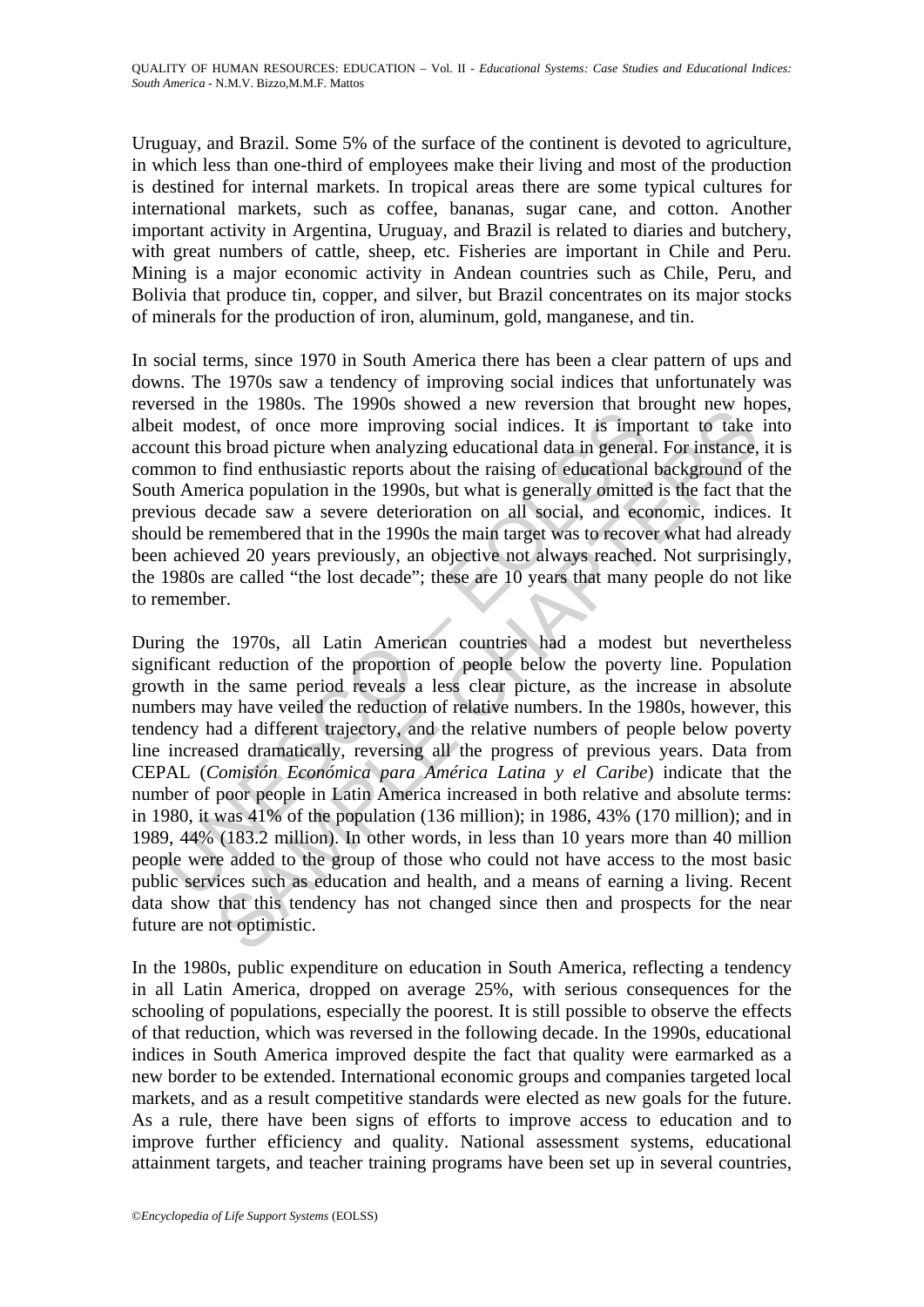reflecting recommendations of international funding agencies such as the World Bank. In the past, these organizations have frequently provided funds for investments in higher education, but there was a sudden change in the 1990s, with a focus on basic education and setting up elementary teachers' pre-service and in-service training.

-

- -

> TO ACCESS ALL THE **24 PAGES** OF THIS CHAPTER, Visit[: http://www.eolss.net/Eolss-sampleAllChapter.aspx](https://www.eolss.net/ebooklib/sc_cart.aspx?File=E1-12-04-03)

### **Bibliography**

Bizzo N. (2000). Falhas no ensino de ciências. *Ciência Hoje* **159**, 26-31. [This article provides a detailed description of textbook assessment carried out in Brazil.]

**iography**<br>
10 o N. (2000). Falhas no ensino de ciências. *Ciência Hoje* 159, 26-31. [This artipition of textbook assessment carried out in Brazil.]<br>
10 N., et al., eds. (2002). *Proceedings of the Tenth Symposium of the I* **S**<br>
SCOMPTON TRANS AND CONDIGITED CONDIGITED (SCONDIGITED FOR SURFACT CONDIGITED FOR SURFACT (2003). Proceeding SCOND Conditions of the International Organization<br>
and, e.g. (2002). Proceedings of the Tenth Symposium of Bizzo N., et al., eds. (2002). *Proceedings of the Tenth Symposium of the International Organization for Science and Technology Education* (2 vols), Foz do Iguaçu: IOSTE. [This two-volume proceedings bring articles dealing with education in South America, environmental issues, and science and technology education in general.]

Castro M.H.G. de (1998). *Avaliação do Sistema Educacional Brasileiro: Tendências e Perspectivas*, 59 pp. Brasilia: INEP. [In this work recent statistics about education in Brazil can be found.]

Castro M.H.G. de and Davanzo A.M.Q. (1999). *Situação da Educação Básica no Brasil*, 134 pp. Brasilia: INEP. [This work carries stimulating articles about education in Brazil based on very recent data.]

Catani A.M., ed. (1998). *V SOLAR, Congresso da Sociedade Latino-Americana de Estudos Sobre América Latina e Caribe*, Vol. 2, 639 pp. São Paulo: Universidade de São Paulo. [This work carries a number of contributions regarding education in Latin America from pre-school to university level.]

Ministerio de Educacion (1998). *Reforma en Marcha: Buena Educación para Todos*. 2nd edn. Santiago, Chile: Ministerio de Educacion. [A brief description of educational innovations in Chile.]

Reynolds et al. (1994). *Advances in School Effectiveness: Research and Practice*. Oxford: Pergamon. [A reference book on the effect of extending the time students stay at school.]

*Statistical Abstract of Latin America*. Los Angeles, Calif.: UCLA Latin American Center Publications, UCLA. [A source book of references.]

Téllez M. (1998). El declive de la educación como cuestión pública: una expresión de la lógica cultural del fin de siglo en América Latina. *V SOLARr, Congresso da Sociedade Latino-Americana de Estudos Sobre América Latina e Caribe, Vol. 2* (ed. A.M. Catani), pp. 441–446. [A stimulating contribution analyzing the decrease of public interest in public education in the continent.]

Wilson E.O. (1997). *Biodiversidade* (National Forum on BioDiversity, Washington, D.C., September 1986). Rio de Janeiro: Nova Fronteira. [This work is a result of a seminar carried out in Washington, D.C., by the National Academy of Sciences focusing on biodiversity.]